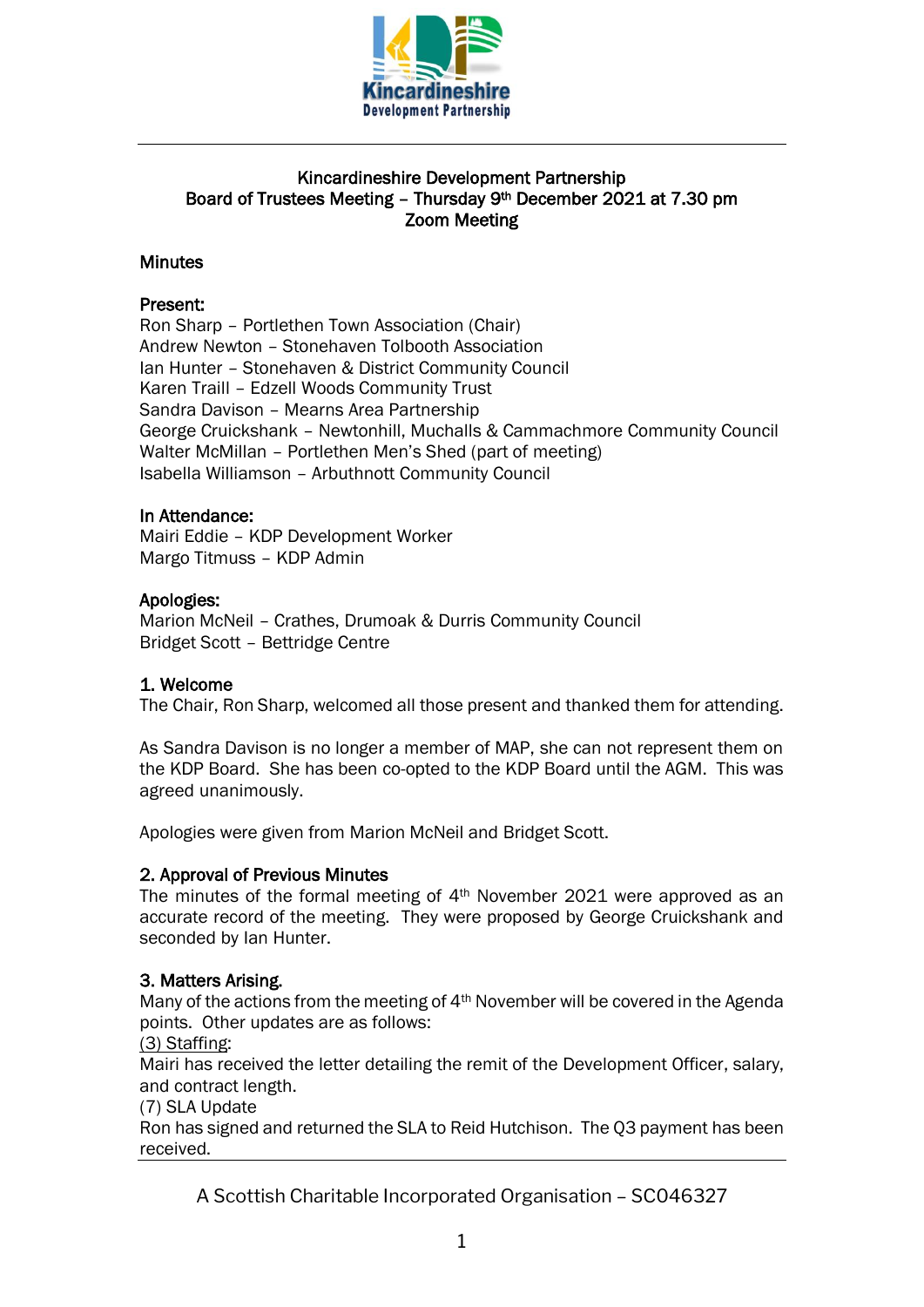

## (10) Mearns Area Partnership

Sandra was not present at this point of the meeting, so this should be deferred to the next meeting.

## 4. Monthly Reports

#### Finance

Finance report shared in advance.

Andrew is happy with the current financial status – stable situation, no alarm bells. There were no questions.

## New Members

Membership applications were received from Laurencekirk Youth & Community Venture (The Venue) and Inverbervie Burgh Hall. These were unanimously accepted by the Trustees.

## 5. Sub-group / Committee Reports

**Governance** Nothing to report

Windfarm Subgroup – update provided by Isabella

*Meikle Carewe:*

Further to the Decision Making Panel meeting on Thursday 28th October and the KDP Board meeting of 4th November, Margo contacted RES for clarification on the criteria to determine whether any of the outstanding applications could be considered.

Carey Green of RES advised that it is only items which are a statutory obligation of the Government, local authority or agencies thereof which cannot be funded, and therefore the outstanding applications could be reconsidered.

The Decision Making Panel reconvened on 18th November to consider the 7 applications which were not approved at the previous meeting. Of these 3 did not meet the criteria of the fund, and 4 were fully/partially approved.

A total fund of £43,795.97 was available, with £33,141,10 being awarded to 14 successful groups over the two DMP meetings.

The panel discussed whether the wording of the clause which raised debate should be revised, however the decision was made to leave it in the current format.

Ron advised the Trustees that he had attended the meeting as an Observer and felt that it went very well. He praised Isabella and Margo for their handling of the queries.

*Draft Windfarm Governance Document:*

The document, prepared by Mairi and Margo, was shared in advance of the meeting. Margo explained that the basis of the document had been taken from the recommendations provided by Bob McKinney earlier this year and the observations/comments provided by Peter Townsley.

The Trustees agreed that a document should be produced detailing what a 'declaration of interest' is, which can be shared with all those involved in the vetting and decision making process.

# Action – Mairi & Margo create document and share for approval

A Scottish Charitable Incorporated Organisation – SC046327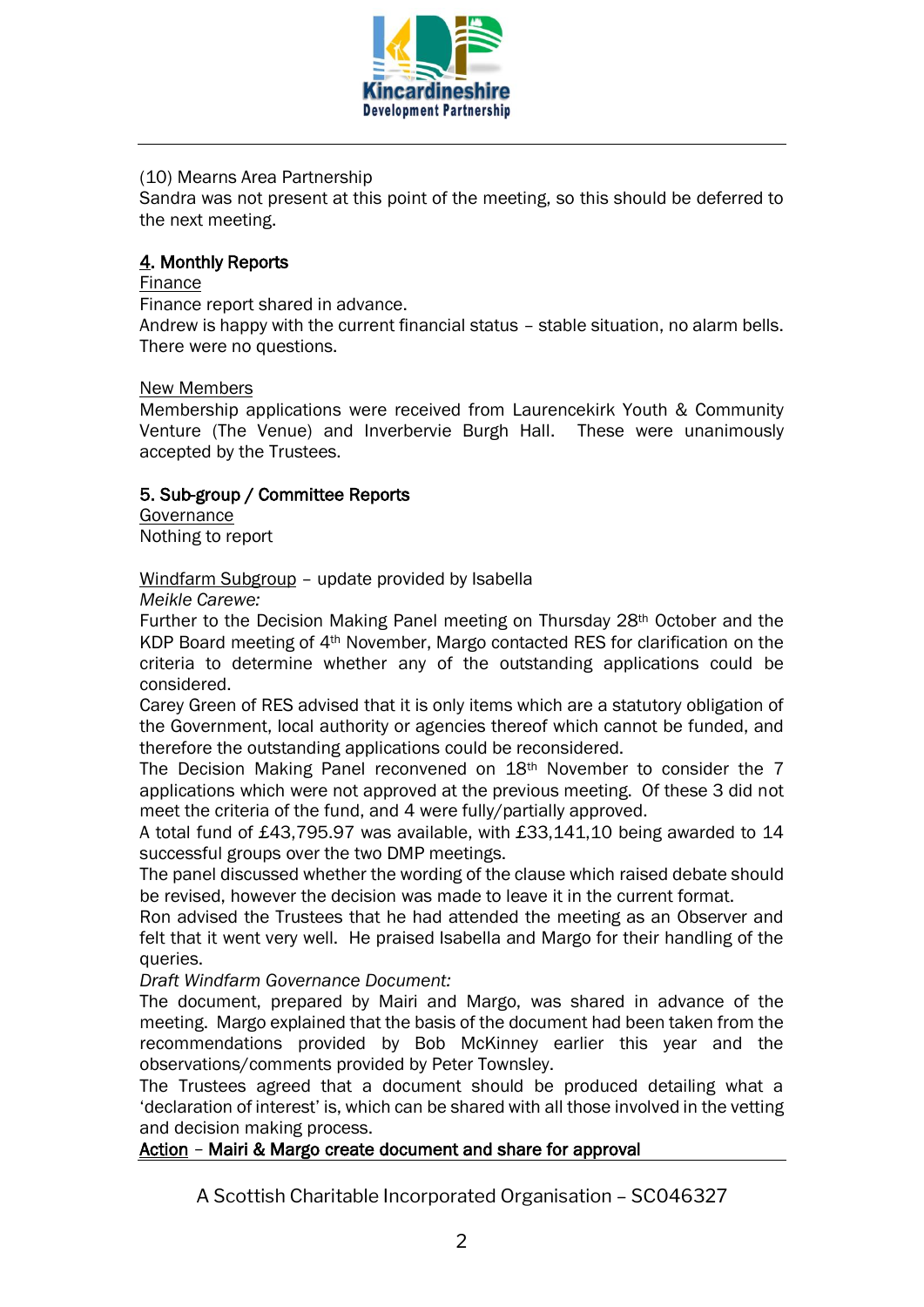

It was agreed that the KDP trustee involved in the vetting process should not have an interest in the area of benefit of the fund. A trustee was requested to represent KDP for the St John's Hill Community Fund, as Isabella is from the area of benefit. This will include the vetting process as well as attending the Panel Meeting. Sandra Davison offered to fill this role.

It was agreed that the Windfarm SubGroup would not meet for the foreseeable future, and instead Windfarms will be discussed at the full Board meetings.

# 6. KDP Development Officer Report

This report was shared in advance of the meeting. In summary this included:

- Funding The RP Challenge Fund application was completed and submitted, which would allow for a 6 month project to assess the various options open to KDP and look at alternative income streams that could improve our sustainability. This work would be led by the third sector consultancy "Community Enterprise" and would involve significant input from trustees. The application will go before a panel next week.
- Big Halls Tour Our successful Communities Recovery Fund application has allowed us to undertake a tour of halls in K&M. So far more than a dozen halls have been visited, giving the opportunity to meet those that run the halls, hear what issues they face and learn about the wide range of uses our halls have. In the new year we hope to run networking/training events for the halls. (George has produced a Risk Assessment presentation which could be used in one of the Halls events scheduled for the New Year.)
- SLA Community Planning Ron and Mairi met with Bruce Stewart and Lesley Robertson to discuss the possibility of KDP taking on an SLA for Community Planning work. The suggestion was for 2 days work a week and for a period of 2 years. The work would be largely project based and would focus on Community Action Plans, Place Plans etc. This would have implications for staffing as Mairi and Margo are already working near to full capacity. We hope to have a draft proposal soon.
- General queries/requests for help worked with a local amateur football club on their constitution so that they can apply for funding. This has taken several drafts but they now have a workable constitution and they have also put in place a membership form and list. Met with a potential Social Enterprise start-up looking to develop a business idea within K&M. They are currently looking for premises and are researching the market locally. Coastal Path Meeting involving MERCHAT and Council to discuss potential Jubilee Coastal Path project to replicate work done by the community on Johnshaven – St Cyrus coastal path section.
- Trustees We currently have 5 trustees representing Community Councils (Arbuthnott; Catterline, Kinneff & Dunnottar; Crathes, Drumoak & Durris; Stonehaven and Newtonhill, Muchalls & Cammachmore). No reps from the other 7 CC areas. 6 reps from Community Groups – Tolbooth Assoc; Bettridge Centre; Portlethen Town Assoc; MAP/OMTA; Portlethen Men's Shed and Edzell Woods. New trustees needed from many Community

A Scottish Charitable Incorporated Organisation – SC046327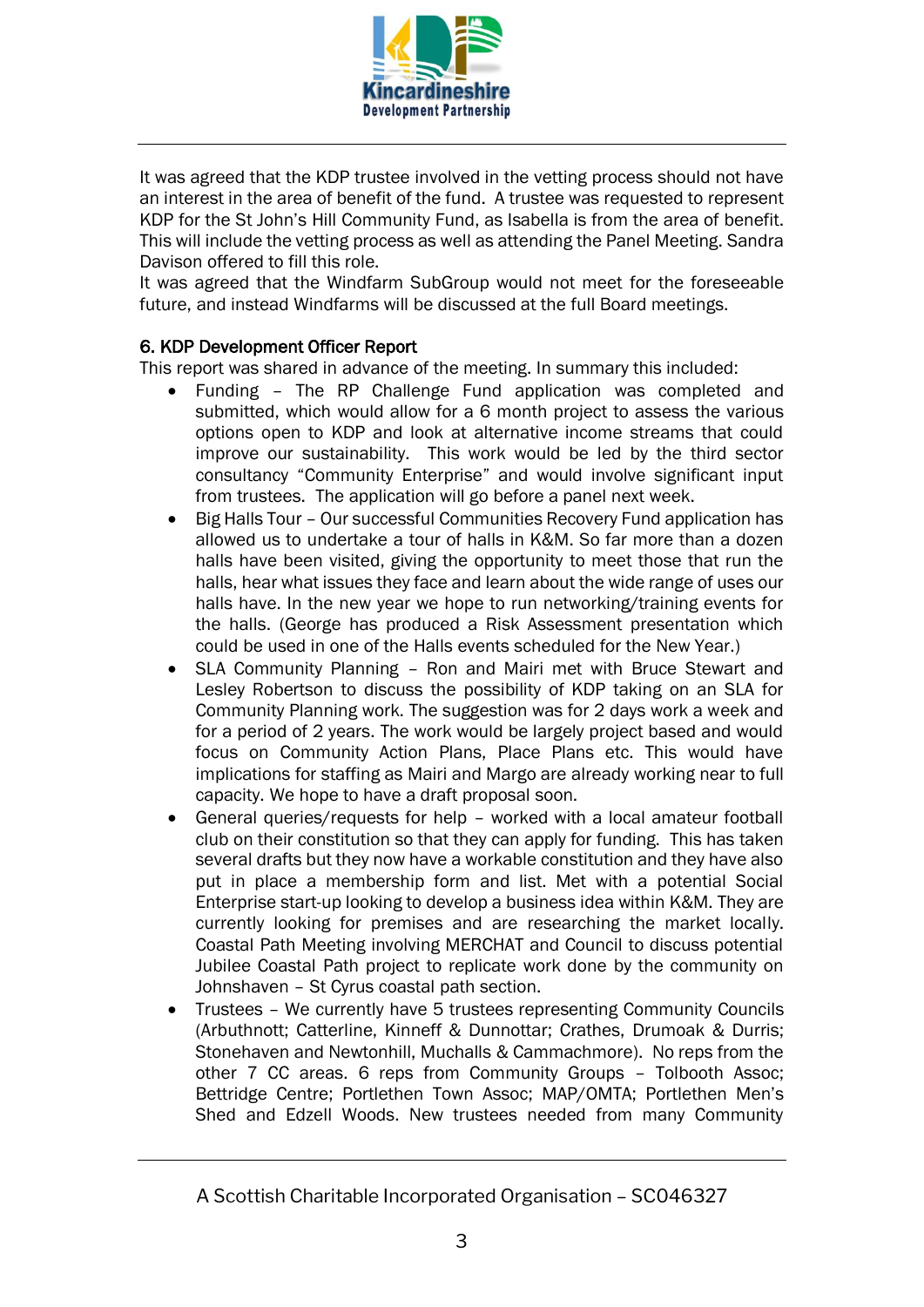

Council areas. Will wait until new year and then contact CC's to try and find new reps.

- CED Partners Meeting Ron provided a summary of the event which was attended by the rural partnerships and senior Council officials/officers. The two questions to be addressed were – How will the Council fill the void of the rural partnerships when funding ceases? What support will the Council give to the rural partnerships? Paul Macari, Head of Service - Planning & Economy, advised that he wanted to work with the rural partnerships to find ways that they could support them and enable them to keep going. He spoke about offering training and support, looking for funding and alternative business models, etc. He promised to meet with the partnerships to discuss further.
- Bulletin Margo has updated the bulletin format adding more colour and photos. The bulletin will now go out on a fortnightly basis.
- Mairi urged all trustees who use Facebook to like & share the KDP posts to increase traffic to the page and the visibility of KDP.
- Social Enterprise potential workshop in 2022 using examples such as Montrose Playhouse and The Haven.

# 7. Funding

Covered in Development Officer's Report

# 8. SLA – Community Planning

Covered in Development Officer's Report. Mairi advised that with her current workload she would not be able to cover both additional days that the new SLA would require.

New member of staff would be required to work alongside Mairi and Margo. Trustees to look at proposed SLA and consider response.

# 9. Staffing

Mairi's contract to be extended by 3 months. Action – George to provide letter advising extension to contract.

# 10. AGM

It was agreed to hold the AGM until March 2022. A date will be set at the January meeting. It was agreed in the meantime to review membership. Action –Andrew to check governance of delaying AGM.

# 10. AOCB

Andrew provided the following update:

In December 2021, KDP chaired a meeting of NESFLAG which reviewed 17 applications to the segment of the Coastal Community Fund administered by that organisation. 17 applications were assessed and grants totalling £51,940 were offered to the 7 successful applicants in Aberdeenshire. By and large the unsuccessful applicants failed due to a lack of planning permission for their